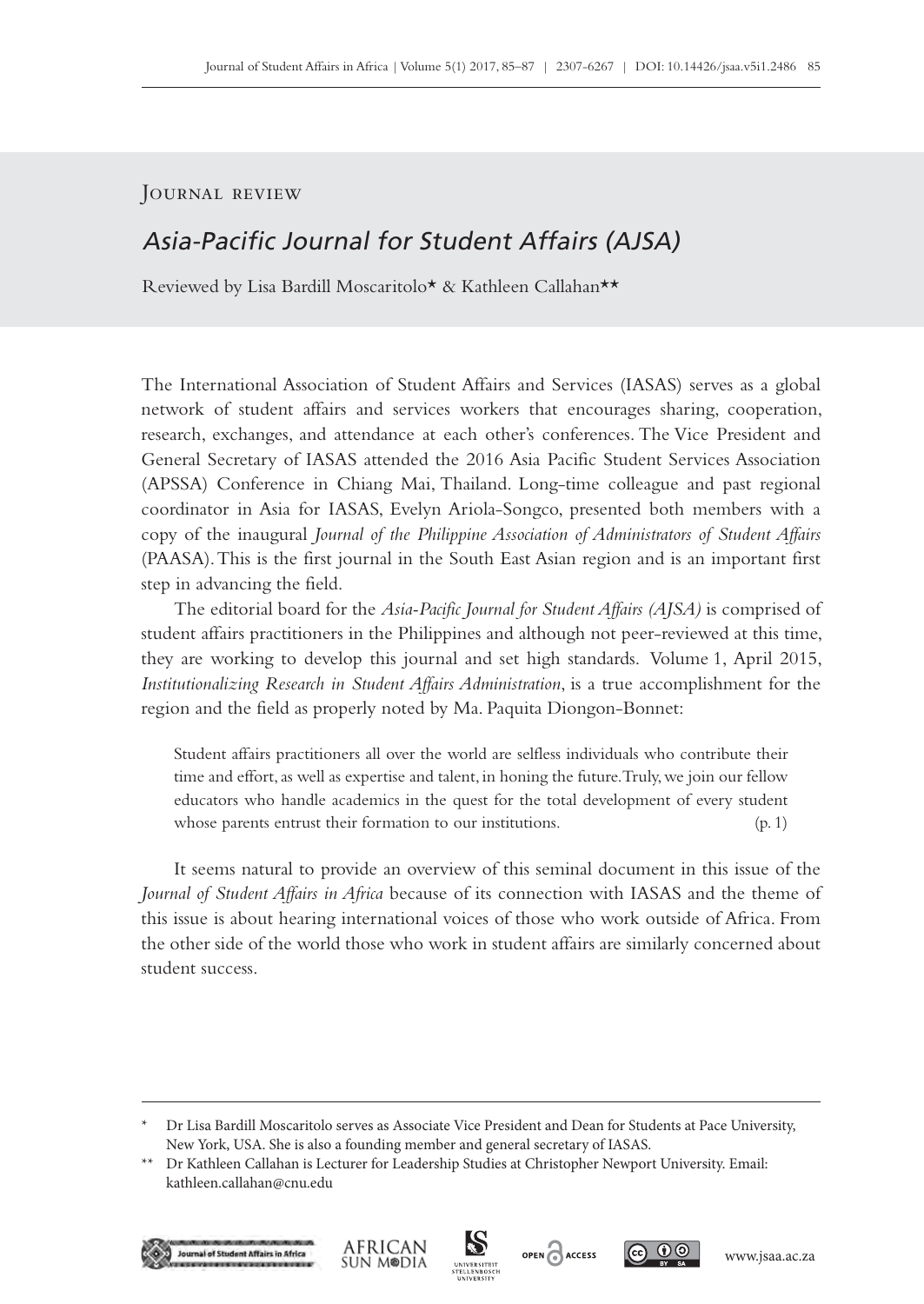The creation of the Association of South East Asian Nations (ASEAN) has changed the landscape in higher education. Cooperation of the 10 member states is to provide for better prosperity and peace for all. In the first article the author, Ma. Paquita Diongon-Bonnet, offers a reflection on the ASEAN integration and how the skills students need to be successful after graduating from college have expanded to meet the demands of the new work force. Additionally, recommendations are provided for colleges and universities on how to effectively help students develop these employability skills.

This issue also includes understanding the voices of children of Overseas Filipino Workers (OFW) who must leave their families to make a living outside of the Philippines.

Researcher Abenir uses the Philippines as a case study and provides insight into these children's lives, their rights, and what they believe the responsibilities of their parents should be to the family through mixed methods using surveys and text analysis. It is expected that more work opportunities abroad will be a result of the ASEAN pact. The results of this study show that a majority of children (91%) believe their migrant parent is fulfilling family obligations but that there are still some concerns regarding parents leaving for an extended time. Understanding the psychological concerns of this underrepresented group of children, who will eventually come to our campuses, will help student affairs and services respond more appropriately and provide support where needed.

Research on life skills and how students gain these skills through involvement in student organisations is highlighted in the third article written by Dr Songco. These life skills will help students to become more employable post-graduation. Through the use of emotional intelligence as a framework, the researcher developed a qualitative study to observe university student organisations and life skills development in connection with these organisations, and provided recommendations based on findings.

Melegrito proposes in the fourth article to provide an institutional framework to develop socially responsible students through three critical areas: spiritual enhancement, leadership formation, and social engagement. The author integrates these three areas to create a framework that, in the author's opinion, should be considered and aligned to the goals of any new programme within various units/departments. With this framework being utilised, institutions can develop students who are civically and socially responsible.

The last article in this journal, by Dr Diongon-Bonnet, is a grounded study about how the university community describes and identifies factors of quality of life including administration, faculty, and students. "Quality of life then is defined by university stakeholders as a state of human condition with a general sense of well-being, where needs are met beyond what are basic, and having internal and external resources to live a meaningful and purposeful existence" (p. 111). In addition to defining quality of life, the author found indicators of and enhancers of quality of life and provides the university sector with recommendations to each stakeholder to ensure these factors are being met.

Now that the first issue has been published, Evelyn Ariola-Songco, who is part of the Editorial Board, highlighted some future plans for the Journal. The first task is to initiate a peer review process for the Journal and she noted that before the first issue was published the board had asked members of APSSA to make up a board of reviewers. There are also